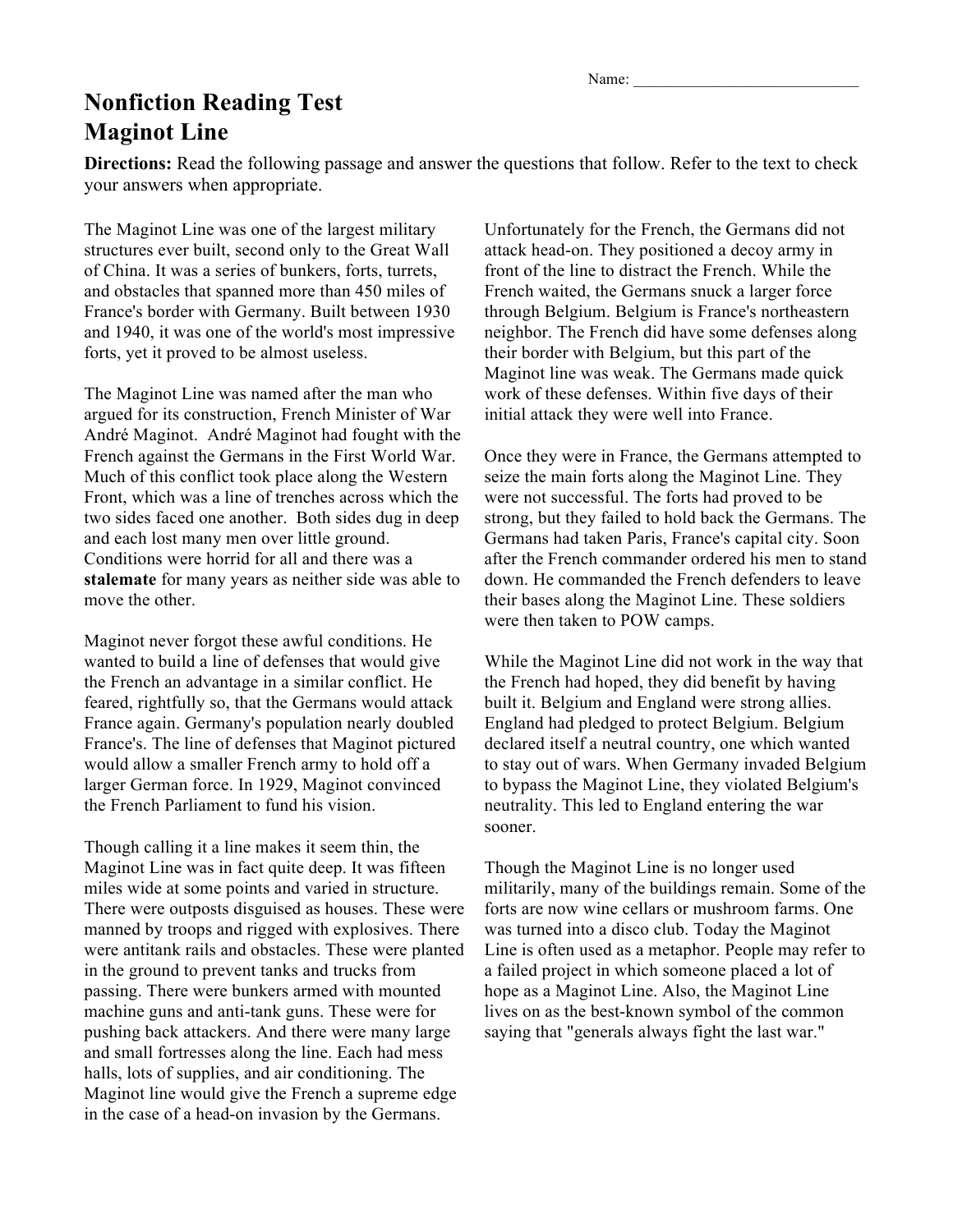- 1. Which of the following statements is **true**?
- a. The Maginot Line provided absolutely no benefit to the French.
- b. The Maginot Line is still used by the French army today.
- c. Maginot's experiences during WWI led to his support for the line.
- d. The French were betrayed by the Belgians during World War II.
- 2. Which best expresses the author's purpose in writing the fourth paragraph?
- a. To persuade readers that the Maginot Line was not at all thin.
- b. To inform readers of the types of defenses along the Maginot Line.
- c. To describe what the inside of the Maginot Line looked like.
- d. To compare and contrast defenses along the Maginot Line.
- 3. Which best describes the weakness of the Maginot Line?
- a. It was built from cheap material and could not resist attack.
- b. Poor screening let spies take control of the forts from within.
- c. The line was not fortified along France's border with Belgium.
- d. The French underestimated the power of newer German tanks.
- 4. Which of the following is a **false** statement?
- a. André Maginot fought against the French in the First World War.
- b. André Maginot served as the Minister of War for France.
- c. The Maginot Line is named after André Maginot.
- d. After WWI, André Maginot believed that Germany would attack France again.
- 5. Which best explains why André Maginot wanted to build up France's defense rather than their offense?
- a. After WWI, France and Germany became history's greatest allies.
- b. France needed protection from the Germans and the hostile Belgians.
- c. Maginot feared that French commanders might invade Germany if they had the power.
- d. France had far fewer people than Germany and needed to save manpower.
- 6. Which best defines the meaning of the word *stalemate* as it is used in the second paragraph?
- a. When troops lose morale because they miss their families
- b. When two sides are locked in a draw
- c. When breathing is made difficult by foul odors
- d. When one side has a large advantage over the other
- 7. Which best expresses the main idea of the last paragraph of this text?
- a. It describes how the Maginot Line is still used today.
- b. It restates the main points of the text.
- c. It discusses how the French used the Maginot Line during World War II.
- d. It explains how the Maginot Line is used as a symbol.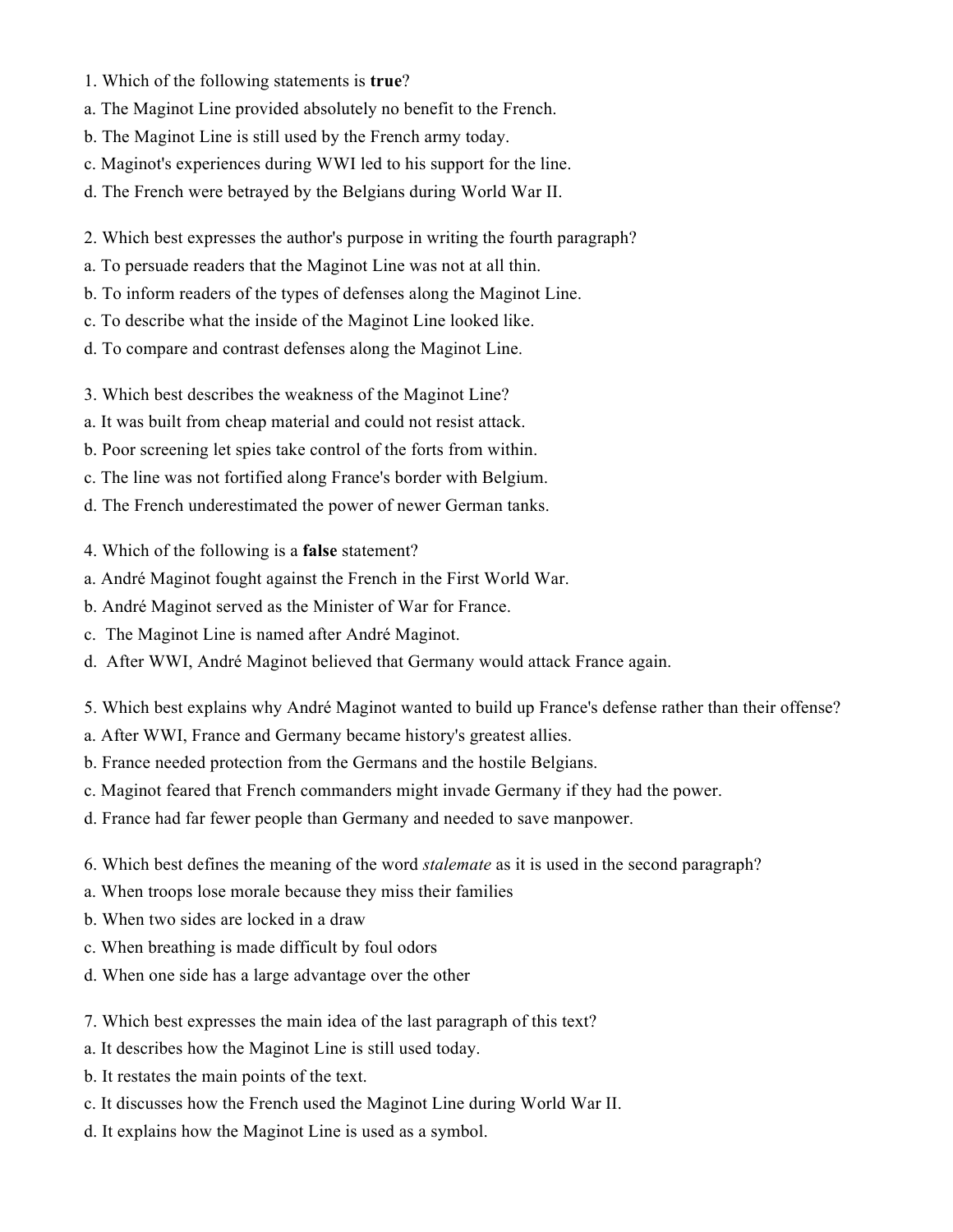- 8. How did the French lose control of the Maginot Line?
- a. The Germans overtook the fortresses with military power.
- b. The Germans tunneled into the fortresses using new technology.
- c. The French were starved out of the fortresses by German siege.
- d. The French surrendered the fortresses.
- 9. Which was **not** part of Germany's strategy to invade France in World War II?
- a. Position a decoy force in front of the Maginot Line
- b. Sneak troops into France by tunneling underneath the Maginot Line
- c. Bring a large army through Belgium
- d. Move very quickly

10. Which title best expresses the main idea of this text?

a. *Undefeatable: How the Maginot Line Became the World's Strongest Fortress*

- b. *André Maginot: France's Greatest Patriot*
- c. *Strong as the Weakest Link: The Mighty Maginot Wall and Its Shortcomings*
- d. *Blood Feud: The History of War Between France and Germany*

1. What is meant by the last line of the text? How did the Maginot Line serve as an example of this saying? Support your explanation with evidence from the text.

 $\mathcal{L}_\text{max} = \mathcal{L}_\text{max} = \mathcal{L}_\text{max} = \mathcal{L}_\text{max} = \mathcal{L}_\text{max} = \mathcal{L}_\text{max} = \mathcal{L}_\text{max} = \mathcal{L}_\text{max} = \mathcal{L}_\text{max} = \mathcal{L}_\text{max} = \mathcal{L}_\text{max} = \mathcal{L}_\text{max} = \mathcal{L}_\text{max} = \mathcal{L}_\text{max} = \mathcal{L}_\text{max} = \mathcal{L}_\text{max} = \mathcal{L}_\text{max} = \mathcal{L}_\text{max} = \mathcal{$ 

 $\mathcal{L}_\text{max} = \mathcal{L}_\text{max} = \mathcal{L}_\text{max} = \mathcal{L}_\text{max} = \mathcal{L}_\text{max} = \mathcal{L}_\text{max} = \mathcal{L}_\text{max} = \mathcal{L}_\text{max} = \mathcal{L}_\text{max} = \mathcal{L}_\text{max} = \mathcal{L}_\text{max} = \mathcal{L}_\text{max} = \mathcal{L}_\text{max} = \mathcal{L}_\text{max} = \mathcal{L}_\text{max} = \mathcal{L}_\text{max} = \mathcal{L}_\text{max} = \mathcal{L}_\text{max} = \mathcal{$ 

 $\mathcal{L}_\text{max}$  and  $\mathcal{L}_\text{max}$  and  $\mathcal{L}_\text{max}$  and  $\mathcal{L}_\text{max}$  and  $\mathcal{L}_\text{max}$  and  $\mathcal{L}_\text{max}$ 

 $\mathcal{L}_\text{max}$  and  $\mathcal{L}_\text{max}$  and  $\mathcal{L}_\text{max}$  and  $\mathcal{L}_\text{max}$  and  $\mathcal{L}_\text{max}$  and  $\mathcal{L}_\text{max}$ 

 $\mathcal{L}_\text{max}$  and  $\mathcal{L}_\text{max}$  and  $\mathcal{L}_\text{max}$  and  $\mathcal{L}_\text{max}$  and  $\mathcal{L}_\text{max}$  and  $\mathcal{L}_\text{max}$ 

 $\mathcal{L}_\text{max} = \mathcal{L}_\text{max} = \mathcal{L}_\text{max} = \mathcal{L}_\text{max} = \mathcal{L}_\text{max} = \mathcal{L}_\text{max} = \mathcal{L}_\text{max} = \mathcal{L}_\text{max} = \mathcal{L}_\text{max} = \mathcal{L}_\text{max} = \mathcal{L}_\text{max} = \mathcal{L}_\text{max} = \mathcal{L}_\text{max} = \mathcal{L}_\text{max} = \mathcal{L}_\text{max} = \mathcal{L}_\text{max} = \mathcal{L}_\text{max} = \mathcal{L}_\text{max} = \mathcal{$ 

 $\mathcal{L}_\text{max} = \mathcal{L}_\text{max} = \mathcal{L}_\text{max} = \mathcal{L}_\text{max} = \mathcal{L}_\text{max} = \mathcal{L}_\text{max} = \mathcal{L}_\text{max} = \mathcal{L}_\text{max} = \mathcal{L}_\text{max} = \mathcal{L}_\text{max} = \mathcal{L}_\text{max} = \mathcal{L}_\text{max} = \mathcal{L}_\text{max} = \mathcal{L}_\text{max} = \mathcal{L}_\text{max} = \mathcal{L}_\text{max} = \mathcal{L}_\text{max} = \mathcal{L}_\text{max} = \mathcal{$ 

 $\mathcal{L}_\text{max} = \mathcal{L}_\text{max} = \mathcal{L}_\text{max} = \mathcal{L}_\text{max} = \mathcal{L}_\text{max} = \mathcal{L}_\text{max} = \mathcal{L}_\text{max} = \mathcal{L}_\text{max} = \mathcal{L}_\text{max} = \mathcal{L}_\text{max} = \mathcal{L}_\text{max} = \mathcal{L}_\text{max} = \mathcal{L}_\text{max} = \mathcal{L}_\text{max} = \mathcal{L}_\text{max} = \mathcal{L}_\text{max} = \mathcal{L}_\text{max} = \mathcal{L}_\text{max} = \mathcal{$